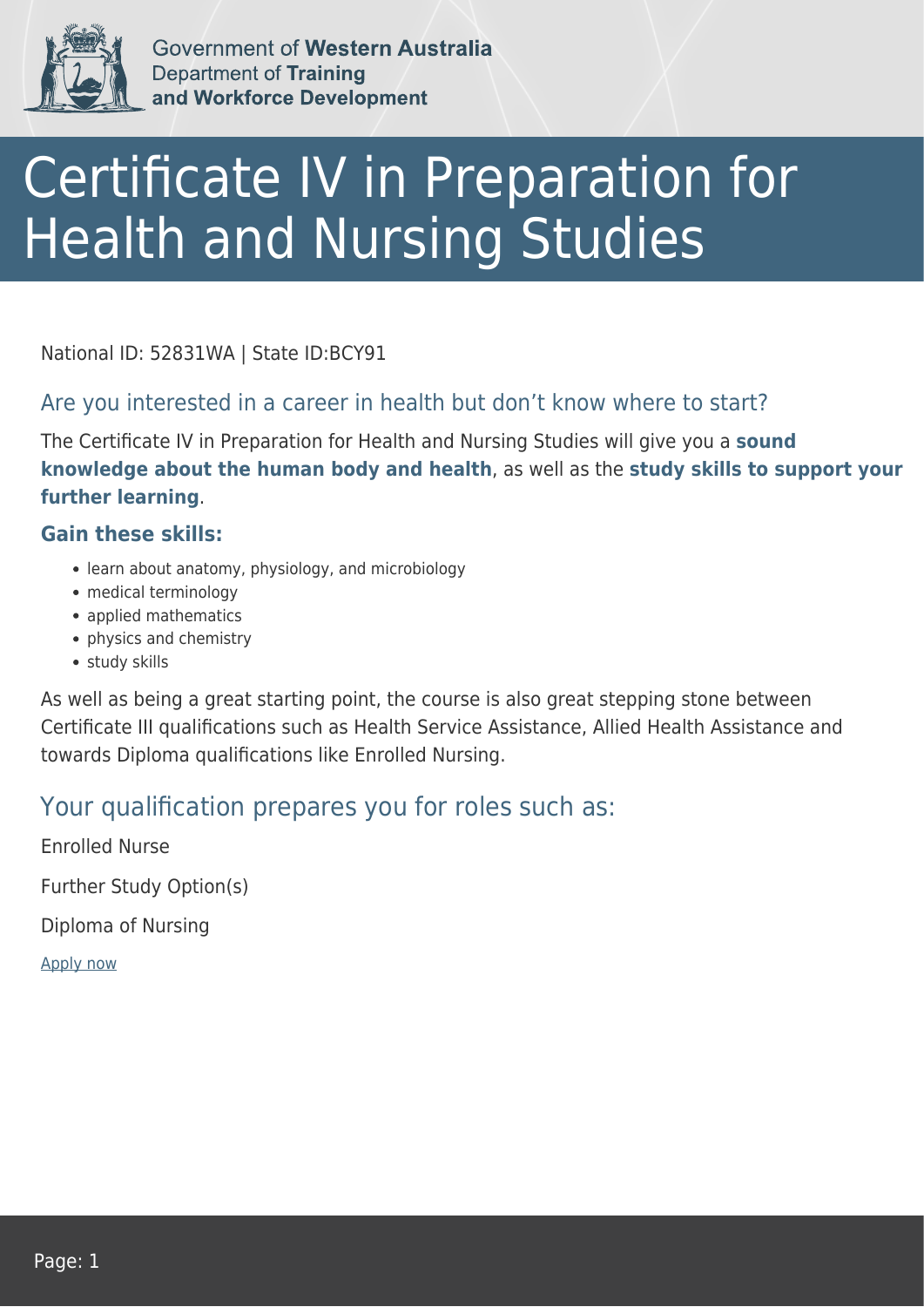

# Course Overview

North<br>Metropolitan

| Location                                | <b>Duration</b> | Competitive | Selection criteria    |
|-----------------------------------------|-----------------|-------------|-----------------------|
| Joondalup (McLarty Avenue) One semester |                 | - No        | No selection criteria |
| Midland                                 | One semester    | - No        | No selection criteria |
| Mount Lawley                            | One semester    | No.         | No selection criteria |

#### South Metropolitan

| Location       | <b>Duration</b>  | Competitiv<br>e | Selection criteria                       |
|----------------|------------------|-----------------|------------------------------------------|
| <b>Bentley</b> | One semester Yes |                 | Academic achievement and work<br>history |
| Murdoch        | One semester Yes |                 | Academic achievement and work<br>history |
| Rockingham     | One semester     | - Yes           | Academic achievement and work<br>history |



| Location         | Duration         | Competitiv<br>e | Selection criteria                       |
|------------------|------------------|-----------------|------------------------------------------|
| Albany           | One semester Yes |                 | Academic achievement and work<br>history |
| <b>Bunbury</b>   | One semester Yes |                 | Academic achievement and work<br>history |
| <b>Busselton</b> | One semester     | No.             | No selection criteria                    |